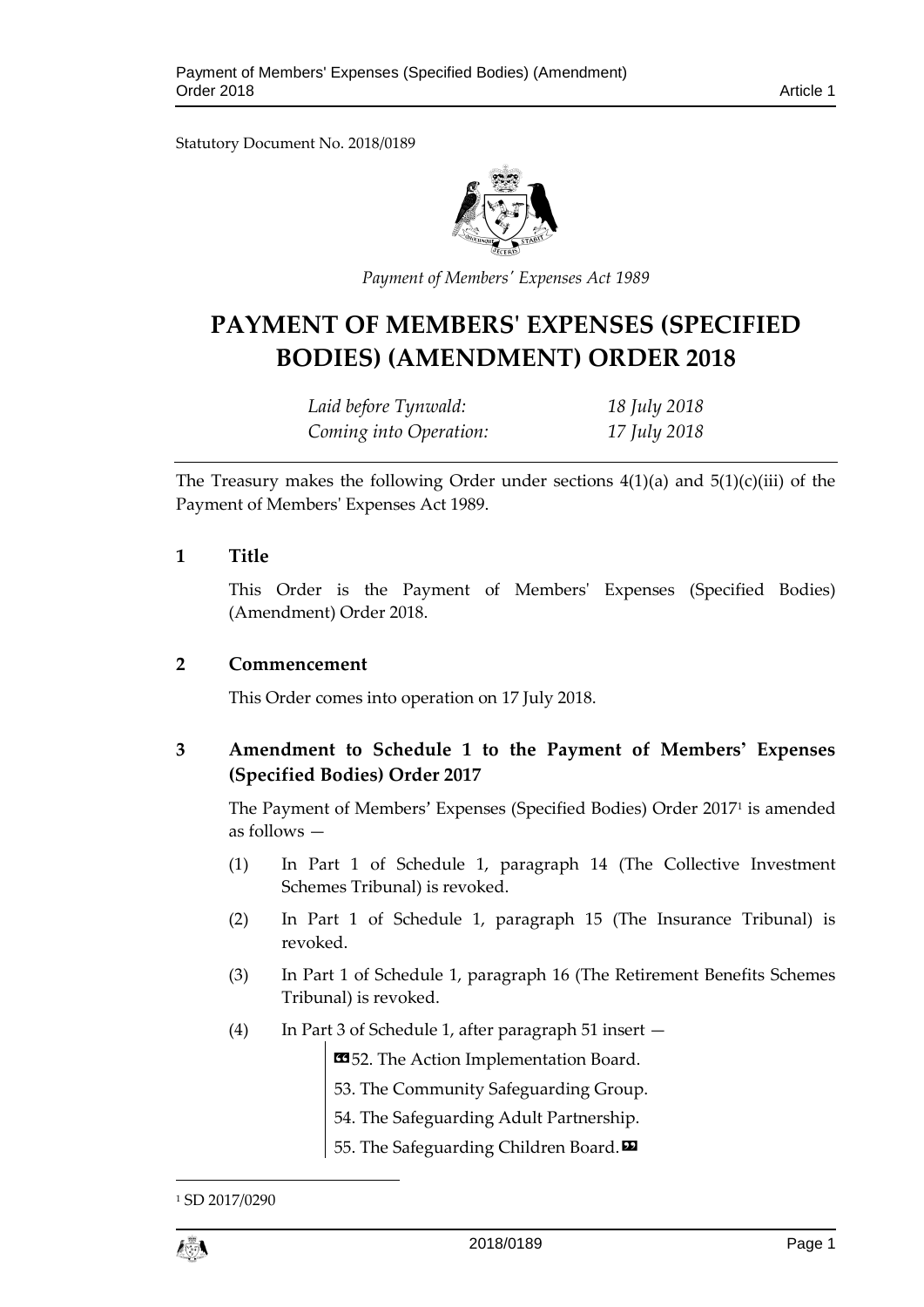# **MADE 27TH JUNE 2018**

## **A L CANNAN**

*Minister for the Treasury*